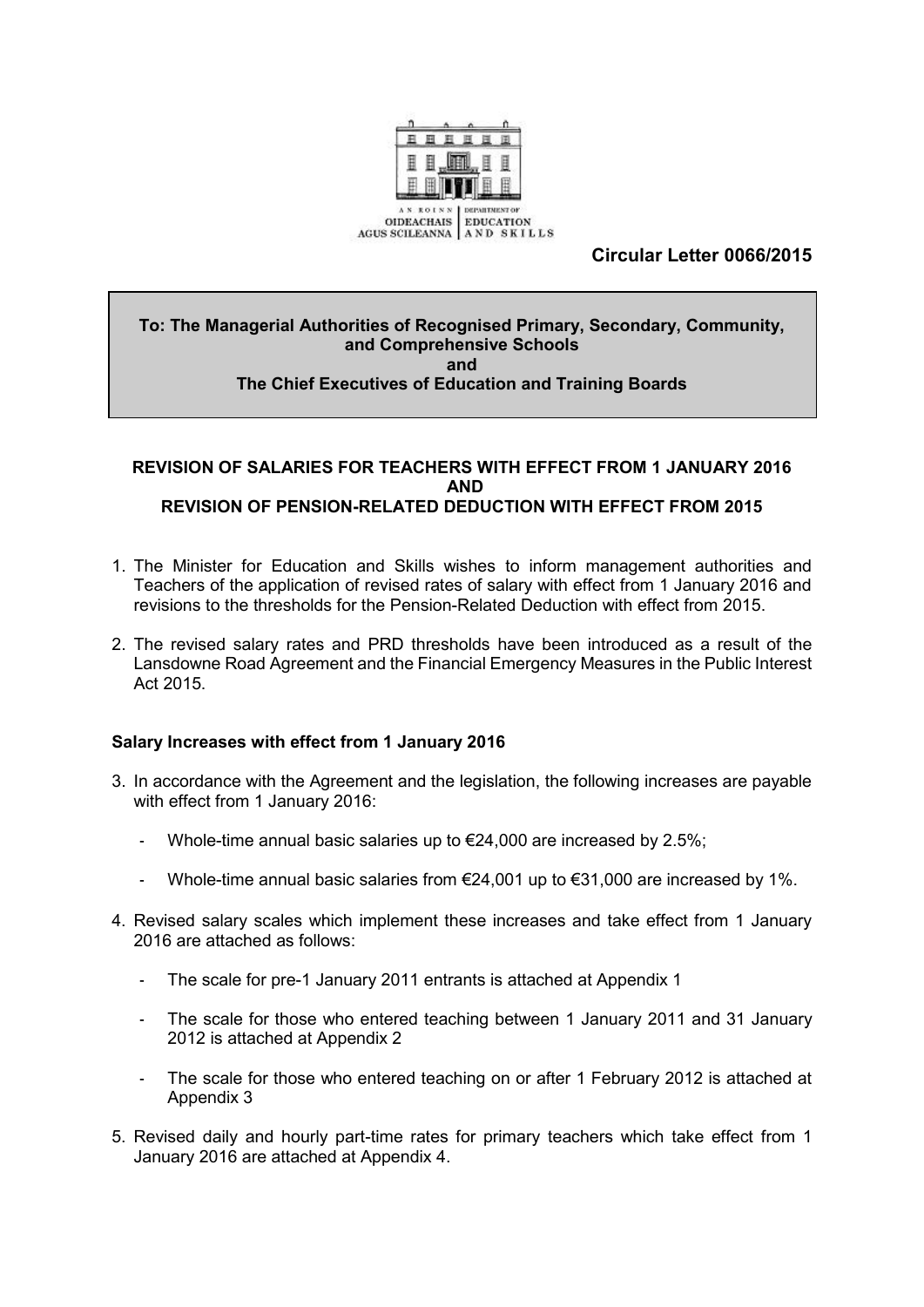- 6. Revised hourly part-time rates for post-primary teachers which take effect from 1 January 2016 are attached at Appendix 5.
- 7. Under the terms of Circular 0006/2014, where a post-primary teacher has opted out of supervision and substitution duties an amount equivalent to the S&S allowance is allocated to the teacher's school/ETB solely for the provision of S&S duties in accordance with the pre-1 July 2013 arrangements.

Where the school uses this allocation to employ a part-time teacher for S&S duties in addition to their compulsory S&S liability under the Haddington Road Agreement, the hourly rate and value of statutory annual leave accumulated per hour worked with effect from the commencement of the 2015/16 school year was set out in Circular 0015/2015. The rates set out in Circular 0015/2015 continue to apply and are not altered by the terms of this Circular. The rates are re-stated at Appendix 6 for ease of reference.

Schools/ETBs are reminded that full-time teachers or teachers who have opted out of S&S duties cannot be paid for S&S duties.

8. All salary scales and daily/hourly casual and non-casual rates payable to teachers set out in previous Circulars are superseded by the terms of this Circular with effect from 1 January 2016.

#### **Allowances**

9. Allowances which are calculated as a specific percentage or specified portion of basic pay should be recalculated by reference to the revised rates of pay with effect from 1 January 2016. Fixed allowances are not affected.

#### **Pension-Related Deduction – Threshold Adjustments in 2015 and 2016**

10. The thresholds for the PRD will be adjusted with effect from 2015. In 2015, the rates and thresholds for the PRD will be as follows:

| <b>Amount of Remuneration</b>                                 | <b>Rate of Deduction</b> |
|---------------------------------------------------------------|--------------------------|
| Up to €17,500                                                 | Exempt                   |
| Greater than $€17,500$ but not over $€20,000$                 | 2.5%                     |
| Greater than $\epsilon$ 20,000 but not over $\epsilon$ 60,000 | 10%                      |
| Greater than €60,000                                          | 10.5%                    |

11. Where an amount was deducted from an individual's salary in 2015 in excess of the amount required to be deducted as a result of the operation of the above adjustment, the employer (or the Department as appropriate) shall repay that excess amount to the individual concerned.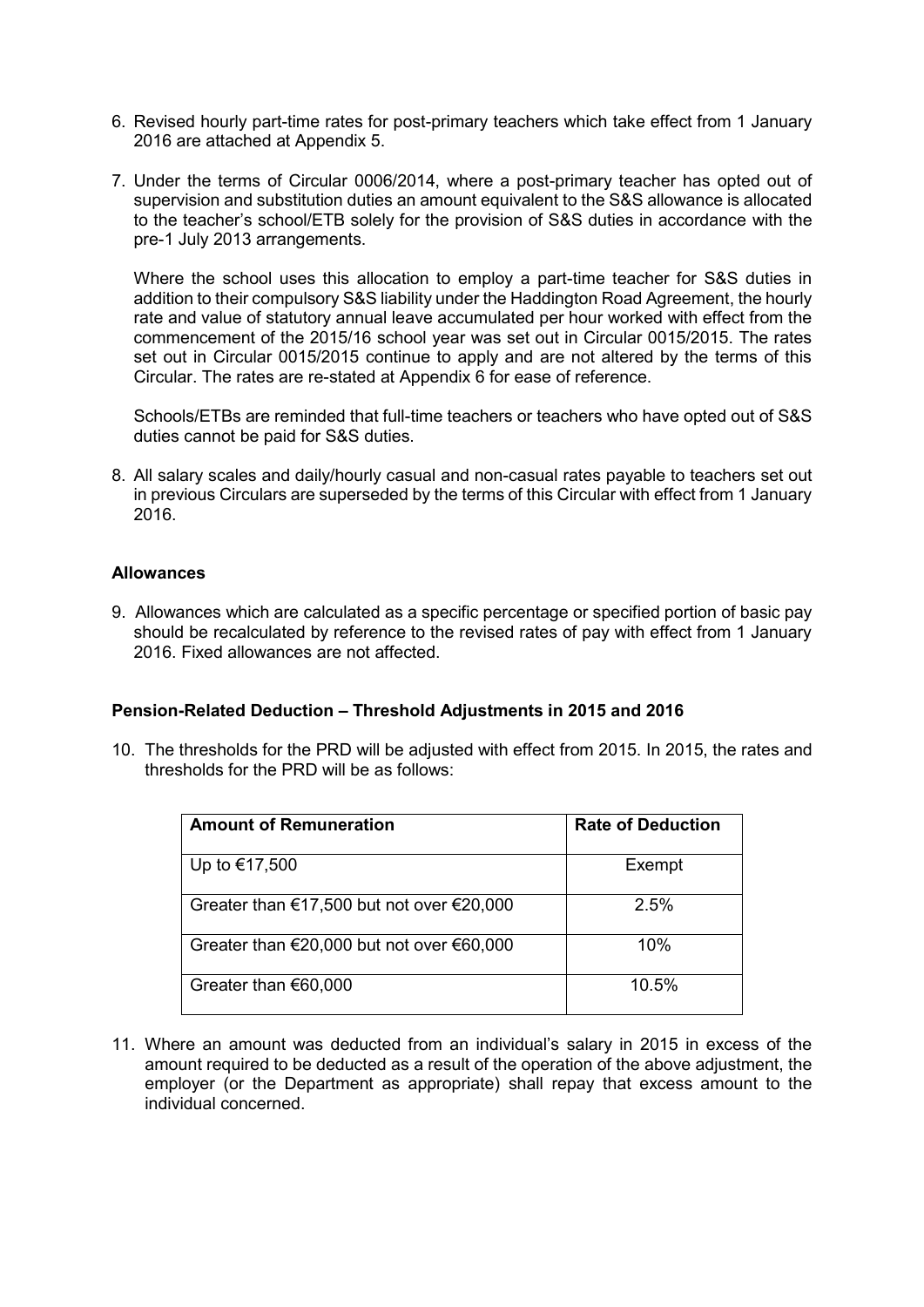12. The thresholds for the PRD will be further adjusted with effect from 1 January 2016. From 1 January 2016, the rates and thresholds for the PRD will be as follows:

| <b>Amount of Remuneration</b>                                 | <b>Rate of Deduction</b> |
|---------------------------------------------------------------|--------------------------|
| Up to €26,083                                                 | Exempt                   |
| Greater than $\epsilon$ 26,083 but not over $\epsilon$ 60,000 | 10%                      |
| Greater than $€60,000$                                        | 10.5%                    |

#### **Enhanced Controls in relation to Terms and Conditions of Employment Agreed with effect from 30 November 2015**

13. Employers are advised that the Ministers and Secretaries (Amendment) Act 2011 has been amended under the FEMPI Act 2015 to introduce enhanced controls in relation to terms and conditions of employment agreed between public servants and their public service body employers with effect from 30 November 2015. The relevant sections of the Act are included at Appendix 7.

#### **Circulation and Queries**

- 14. Please ensure that copies of this circular are provided to all members of the Board of Management/Education and Training Boards and its contents are brought to the attention of all teachers in your employment including those on leave of absence.
- 15. This Circular can be accessed on the Department's website under [www.education.ie](http://www.education.ie/)
- 16. Enquiries regarding this Circular should be e-mailed to:
	- Primary Payroll primtch\_payroll@education.gov.ie
	- Post Primary Payroll PPPayroll@education.gov.ie

P. Maloney Principal Officer Payroll

4 December 2015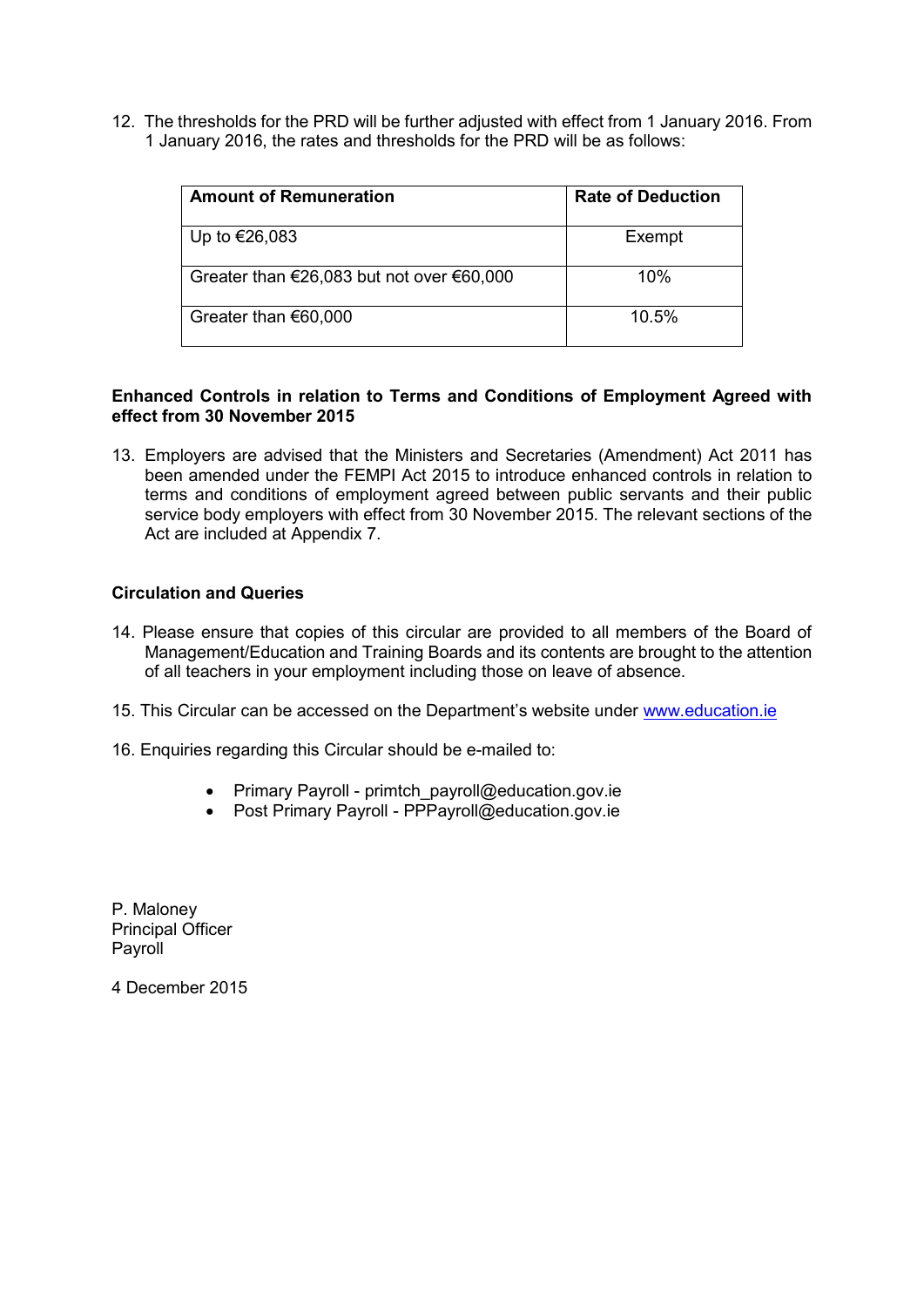**Revised incremental salary scale for teachers who entered teaching prior to 1 January 2011 (to apply with effect from 1 January 2016):**

| <b>Scale Point</b> | 1 January 2016 |
|--------------------|----------------|
| 1                  | €31,213        |
| $\overline{2}$     | €31,972        |
| 3                  | €33,041        |
| 4                  | €34,113        |
| 5                  | €35,775        |
| 6                  | €36,853        |
| $\overline{7}$     | €37,929        |
| 8                  | €40,640        |
| 9                  | €41,994        |
| 10                 | €43,612        |
| 11                 | €45,222        |
| 12                 | €46,844        |
| 13                 | €48,200        |
| 14                 | €49,996        |
| 15                 | €49,996        |
| 16                 | €49,996        |
| 17                 | €52,472        |
| 18                 | €52,472        |
| 19                 | €52,472        |
| 20                 | €52,472        |
| 21                 | €55,744        |
| 22                 | €55,744        |
| 23                 | €55,744        |
| 24                 | €55,744        |
| 25                 | €59,359        |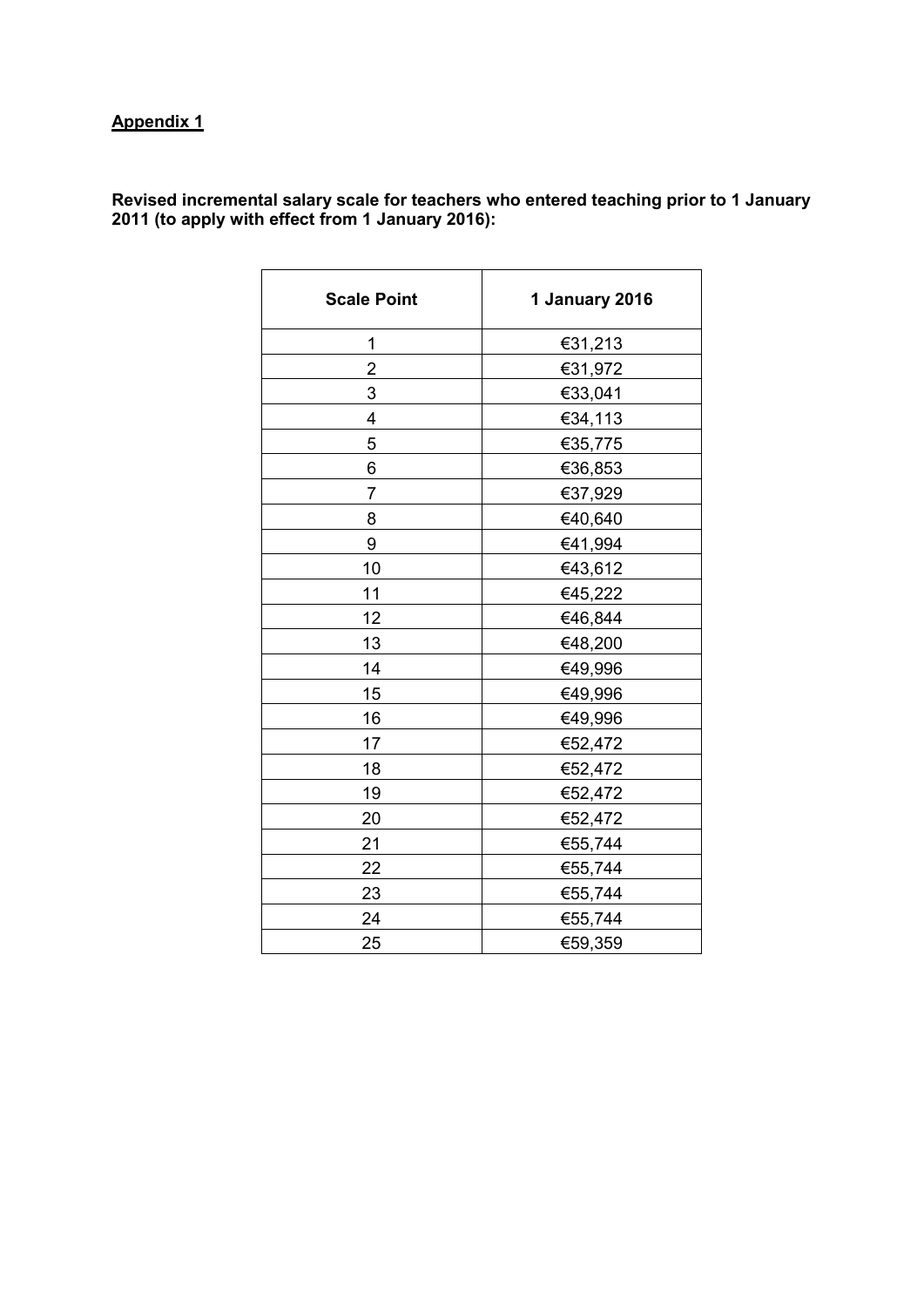| <b>Scale Point</b> | 1 January 2016 |  |
|--------------------|----------------|--|
| 1                  | €28,092        |  |
| $\overline{2}$     | €29,549        |  |
| 3                  | €31,213        |  |
| 4                  | €31,972        |  |
| 5                  | €33,041        |  |
| 6                  | €34,113        |  |
| $\overline{7}$     | €35,775        |  |
| 8                  | €36,853        |  |
| 9                  | €37,929        |  |
| 10                 | €40,640        |  |
| 11                 | €41,994        |  |
| 12                 | €43,612        |  |
| 13                 | €45,222        |  |
| 14                 | €46,844        |  |
| 15                 | €48,200        |  |
| 16                 | €49,996        |  |
| 17                 | €49,996        |  |
| 18                 | €49,996        |  |
| 19                 | €52,472        |  |
| 20                 | €52,472        |  |
| 21                 | €52,472        |  |
| 22                 | €52,472        |  |
| 23                 | €55,744        |  |
| 24                 | €55,744        |  |
| 25                 | €55,744        |  |
| 26                 | €55,744        |  |
| 27                 | €59,359        |  |

**Revised incremental salary scale for teachers who entered teaching between 1 January 2011 and 31 January 2012 (to apply with effect from 1 January 2016):**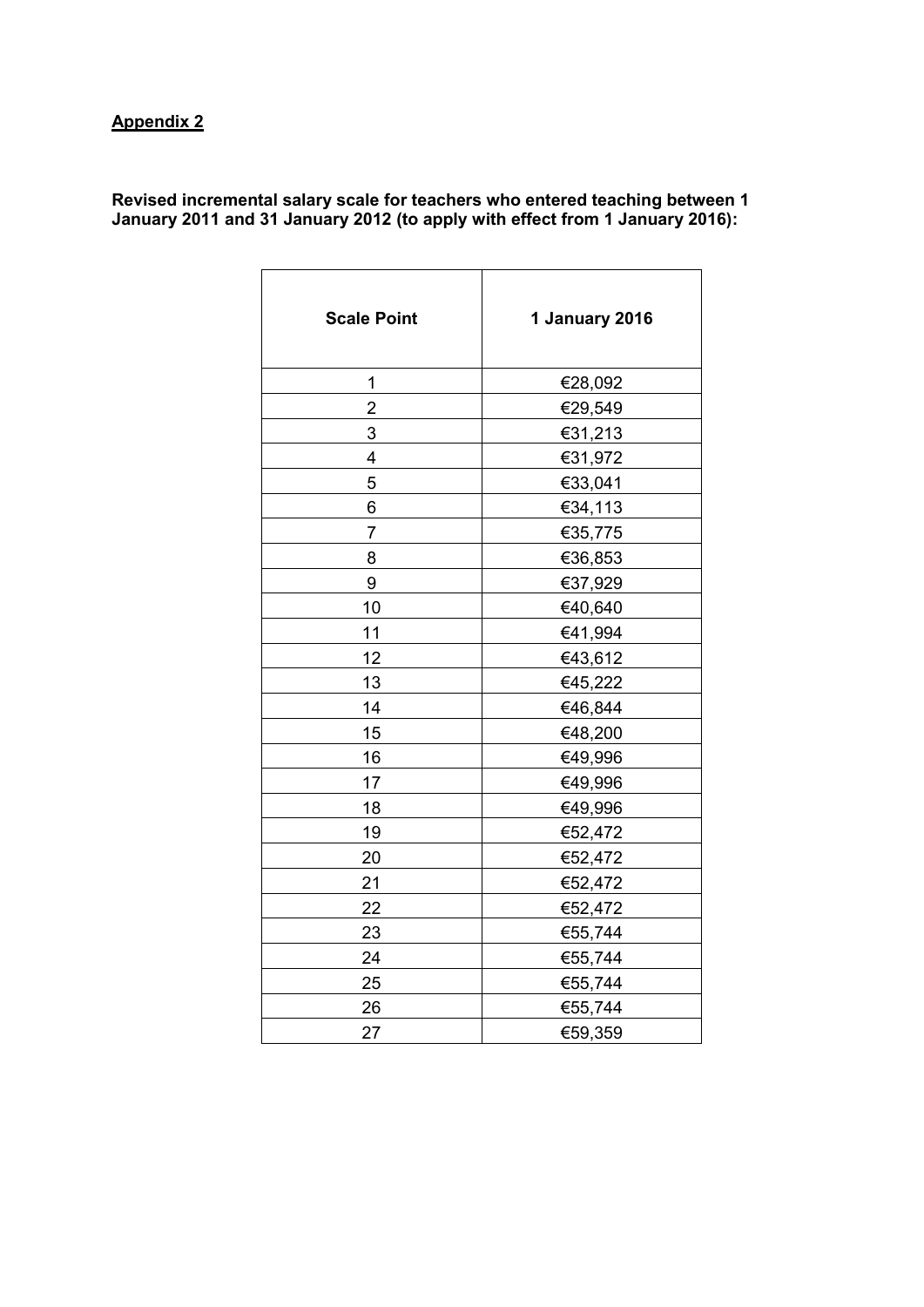**Revised incremental salary scale for teachers who entered teaching on or after 1 February 2012 and future entrants (to apply with effect from 1 January 2016):**

| <b>Scale Point</b> | 1 January 2016 |  |
|--------------------|----------------|--|
| 1                  | €31,009        |  |
| 2                  | €33,168        |  |
| 3                  | €33,950        |  |
| $\overline{4}$     | €36,576        |  |
| 5                  | €37,795        |  |
| 6                  | €39,251        |  |
| $\overline{7}$     | €40,700        |  |
| 8                  | €42,160        |  |
| 9                  | €43,380        |  |
| 10                 | €44,996        |  |
| 11                 | €44,996        |  |
| 12                 | €44,996        |  |
| 13                 | €47,225        |  |
| 14                 | €47,225        |  |
| 15                 | €47,225        |  |
| 16                 | €47,225        |  |
| 17                 | €50,170        |  |
| 18                 | €50,170        |  |
| 19                 | €50,170        |  |
| 20                 | €50,170        |  |
| 21                 | €53,423        |  |
| 22                 | €53,423        |  |
| 23                 | €53,423        |  |
| 24                 | €58,765        |  |
| 25                 | €59,940        |  |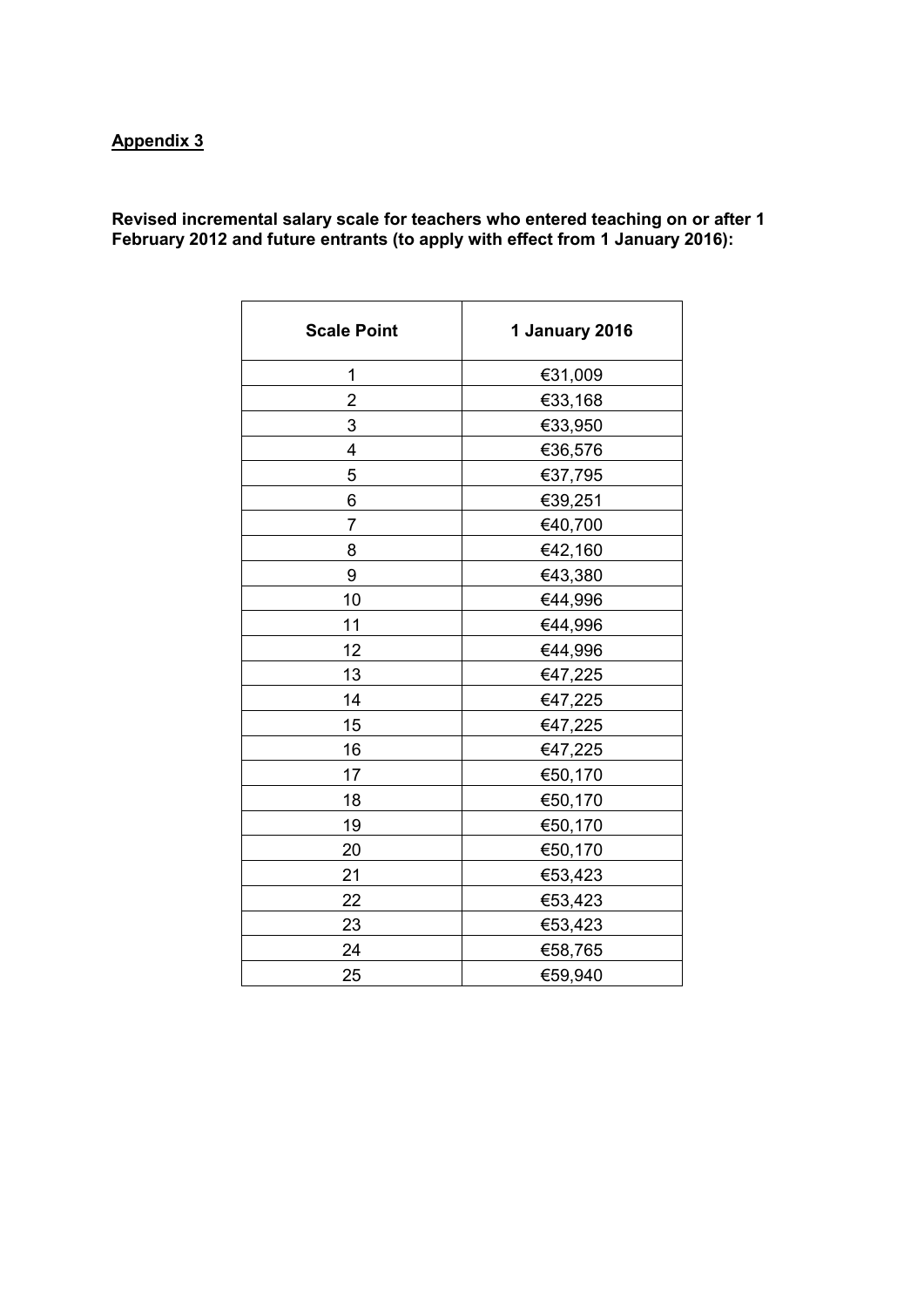## **REVISED DAILY/HOURLY CASUAL RATES TO APPLY WITH EFFECT FROM 1st JANUARY 2016 FOR PRIMARY TEACHERS**

**(i) Rates for Pre-1 January 2011 Entrants to Primary Teaching with effect from 1st January 2016:**

| <b>Category (Primary)</b>     | <b>New Ongoing</b><br><b>Rate from</b><br>1/1/2016 | Value of<br><b>Statutory</b><br><b>Annual Leave</b><br><b>Accumulated</b><br>per Day/Hour<br>Worked<br>from 1/1/16 |
|-------------------------------|----------------------------------------------------|--------------------------------------------------------------------------------------------------------------------|
| Daily casual qualified        | 173.84                                             | 21.49                                                                                                              |
| Daily unqualified             | 114.98                                             | 14.21                                                                                                              |
| Hourly qualified              | 32.89                                              | 4.07                                                                                                               |
| Hourly unqualified on Payroll | 26.04                                              | 3.22                                                                                                               |
| Hourly unqualified Substitute | 23.00                                              | 2.84                                                                                                               |

**(ii) Rates for Primary Teachers who entered teaching between 1 January 2011 and 31 January 2012 with effect from 1st January 2016:**

| <b>Category (Primary)</b>     | <b>New Ongoing</b><br>Rate<br>from 1/1/2016 | Value of<br><b>Statutory</b><br><b>Annual Leave</b><br><b>Accumulated</b><br>per Day/Hour<br><b>Worked from</b><br>1/1/16 |
|-------------------------------|---------------------------------------------|---------------------------------------------------------------------------------------------------------------------------|
| Daily casual qualified        | 153.53                                      | 18.98                                                                                                                     |
| Daily unqualified             | 114.98                                      | 14.21                                                                                                                     |
| Hourly qualified              | 30.71                                       | 3.80                                                                                                                      |
| Hourly unqualified on Payroll | 26.87                                       | 3.32                                                                                                                      |
| Hourly unqualified Substitute | 23.00                                       | 2.84                                                                                                                      |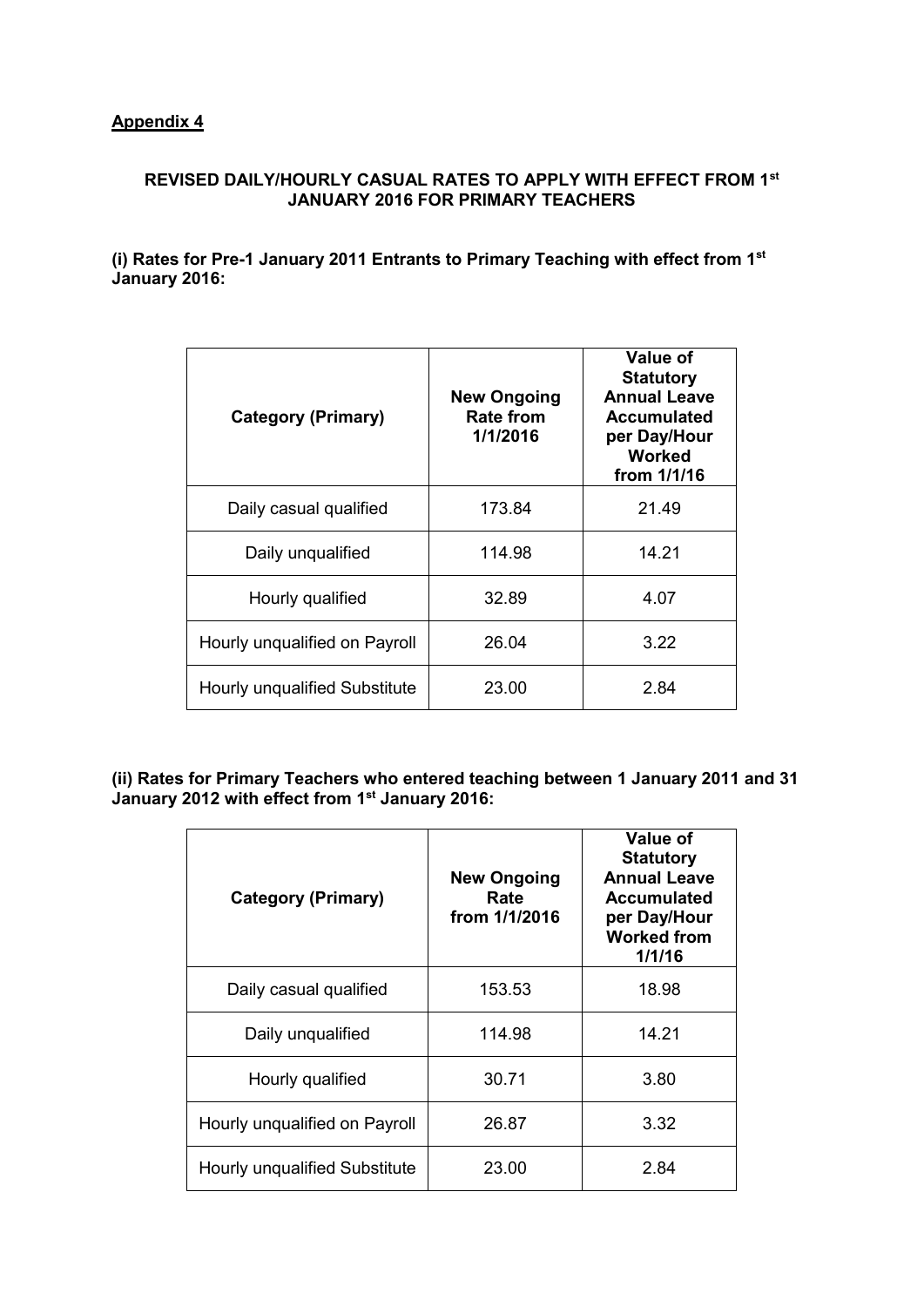**(iii) Rates for Primary Teachers who entered teaching on or after 1 February 2012 with effect from1st January 2016:**

| <b>Category (Primary)</b>     | <b>New Ongoing</b><br>Rate<br>from 1/1/2016 | Value of<br><b>Statutory</b><br><b>Annual Leave</b><br><b>Accumulated</b><br>per Day/Hour<br><b>Worked</b><br>from 1/1/16 |
|-------------------------------|---------------------------------------------|---------------------------------------------------------------------------------------------------------------------------|
| Daily casual qualified        | 152.22                                      | 18.81                                                                                                                     |
| Daily unqualified             | 103.48                                      | 12.79                                                                                                                     |
| Hourly qualified              | 30.45                                       | 3.76                                                                                                                      |
| Hourly unqualified on Payroll | 24.18                                       | 2.99                                                                                                                      |
| Hourly unqualified Substitute | 20.69                                       | 2.56                                                                                                                      |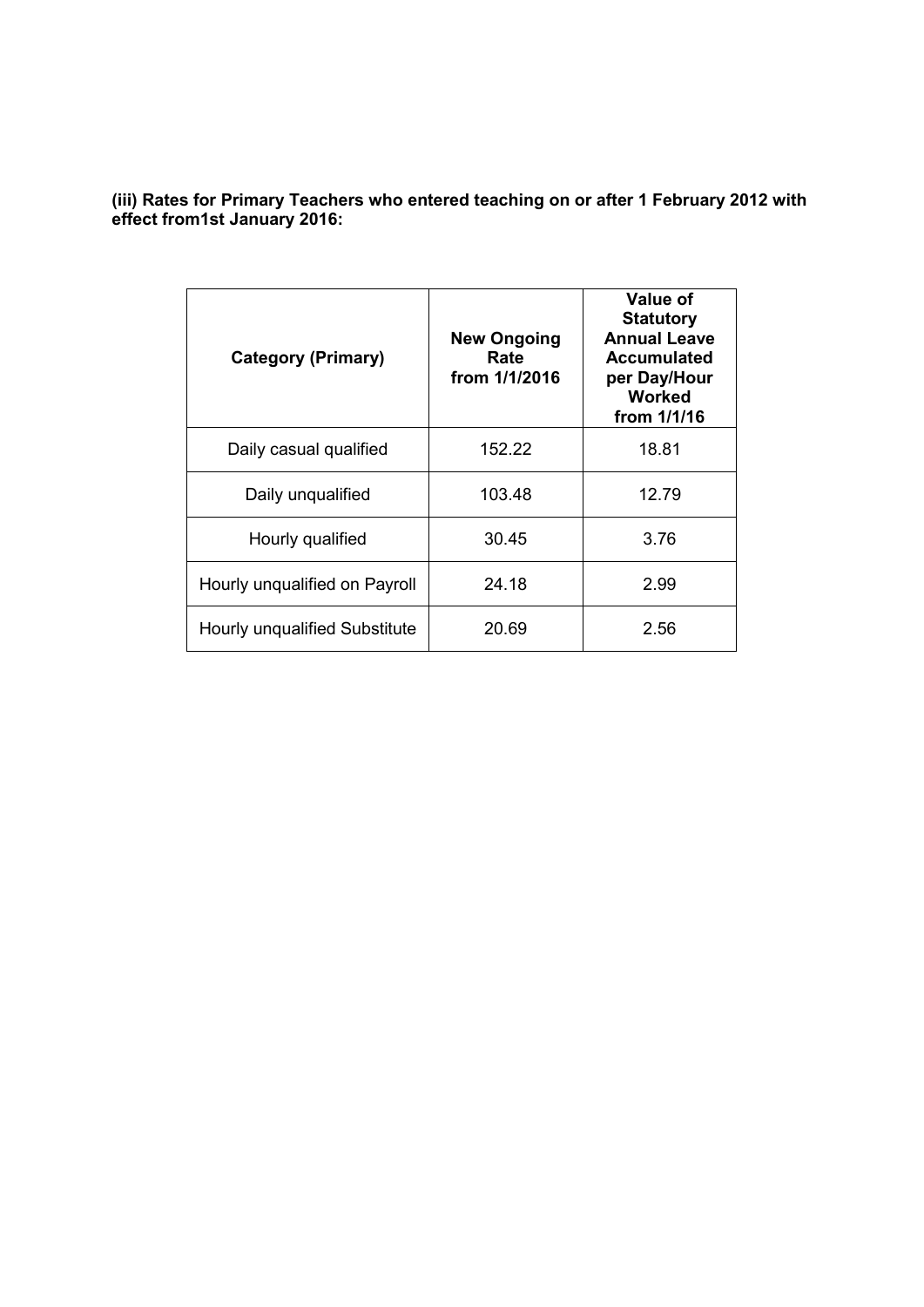#### **HOURLY CASUAL RATES TO APPLY WITH EFFECT FROM 1st JANUARY 2016 FOR POST-PRIMARY TEACHERS**

**(i) Rates for Pre-1 January 2011 Entrants to Post-Primary Teaching with effect from 1ST January 2016:**

| <b>Category (Post-Primary)</b> | <b>Ongoing Rate</b><br>From 1/1/2016 | <b>Value of Statutory</b><br><b>Annual Leave</b><br><b>Accumulated per</b><br><b>Hour Worked</b><br>from $1/1/16$ |
|--------------------------------|--------------------------------------|-------------------------------------------------------------------------------------------------------------------|
| Hourly casual qualified        | 41.23                                | 5.62                                                                                                              |
| Hourly unqualified             | 35.95                                | 4.90                                                                                                              |

**(ii) Rates for Post-Primary Teachers who entered teaching between 1 January 2011 and 31 January 2012 with effect from 1st January 2016:**

| <b>Category (Post-Primary)</b> | <b>Ongoing Rate</b><br>from 1/1/2016 | <b>Value of Statutory</b><br><b>Annual Leave</b><br><b>Accumulated per</b><br><b>Hour Worked</b><br>from 1/1/16 |
|--------------------------------|--------------------------------------|-----------------------------------------------------------------------------------------------------------------|
| Hourly casual qualified        | 36.65                                | 5.00                                                                                                            |
| Hourly unqualified             | 32.35                                | 4.41                                                                                                            |

**(iii) Rates for Post-Primary Teachers who entered teaching on or after 1 February 2012 with effect from 1st January 2016:**

| <b>Category (Post-Primary)</b> | <b>Ongoing Rate</b><br>from 1/1/2016 | <b>Value of Statutory</b><br><b>Annual Leave</b><br><b>Accumulated per</b><br><b>Hour Worked</b><br>from $1/1/16$ |
|--------------------------------|--------------------------------------|-------------------------------------------------------------------------------------------------------------------|
| Hourly casual qualified        | 35.35                                | 4.82                                                                                                              |
| Hourly unqualified             | 32.35                                | 4.41                                                                                                              |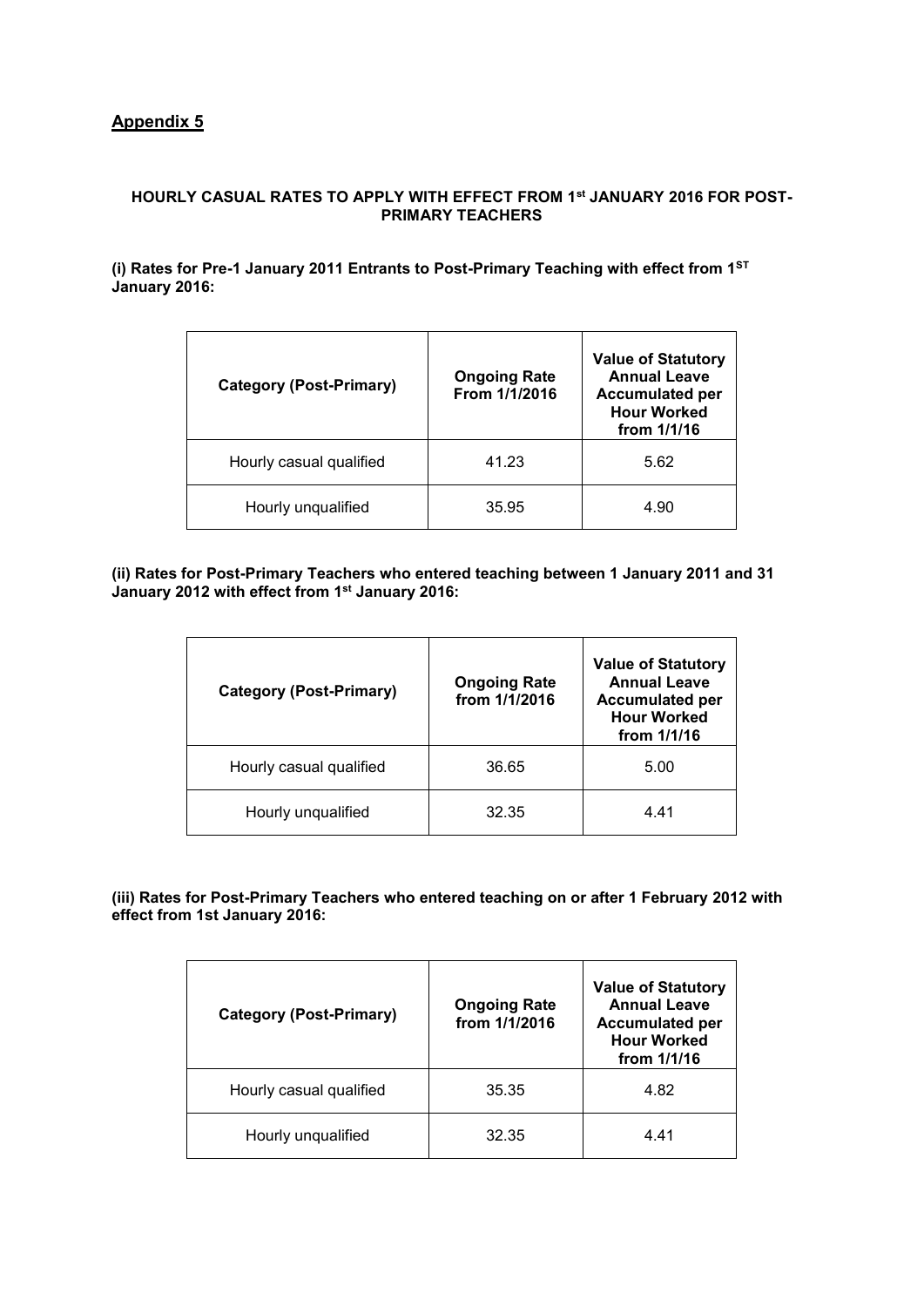## **HOURLY RATES FOR PART-TIME POST-PRIMARY TEACHERS EMPLOYED TO PERFORM S&S DUTIES IN ADDITION TO THEIR COMPULSORY S&S LIABILITY WITH EFFECT FROM COMMENCEMENT OF 2015/16 SCHOOL YEAR:**

| <b>Status of Part-Time</b><br><b>Teacher</b>                      | <b>Ongoing Rate</b><br>from 2015/16 | Value of<br><b>Statutory</b><br><b>Annual Leave</b><br><b>Accumulated</b><br>per Hour<br><b>Worked</b><br>from 2015/16 |
|-------------------------------------------------------------------|-------------------------------------|------------------------------------------------------------------------------------------------------------------------|
| Pre-1 January 2011 Entrant<br>to Teaching                         | 42.08                               | 5.74                                                                                                                   |
| Entered teaching between 1<br>January 2011 and 31<br>January 2012 | 37.88                               | 5.16                                                                                                                   |
| Entered teaching on or after<br>1 February 2012                   | 28.59                               | 3.90                                                                                                                   |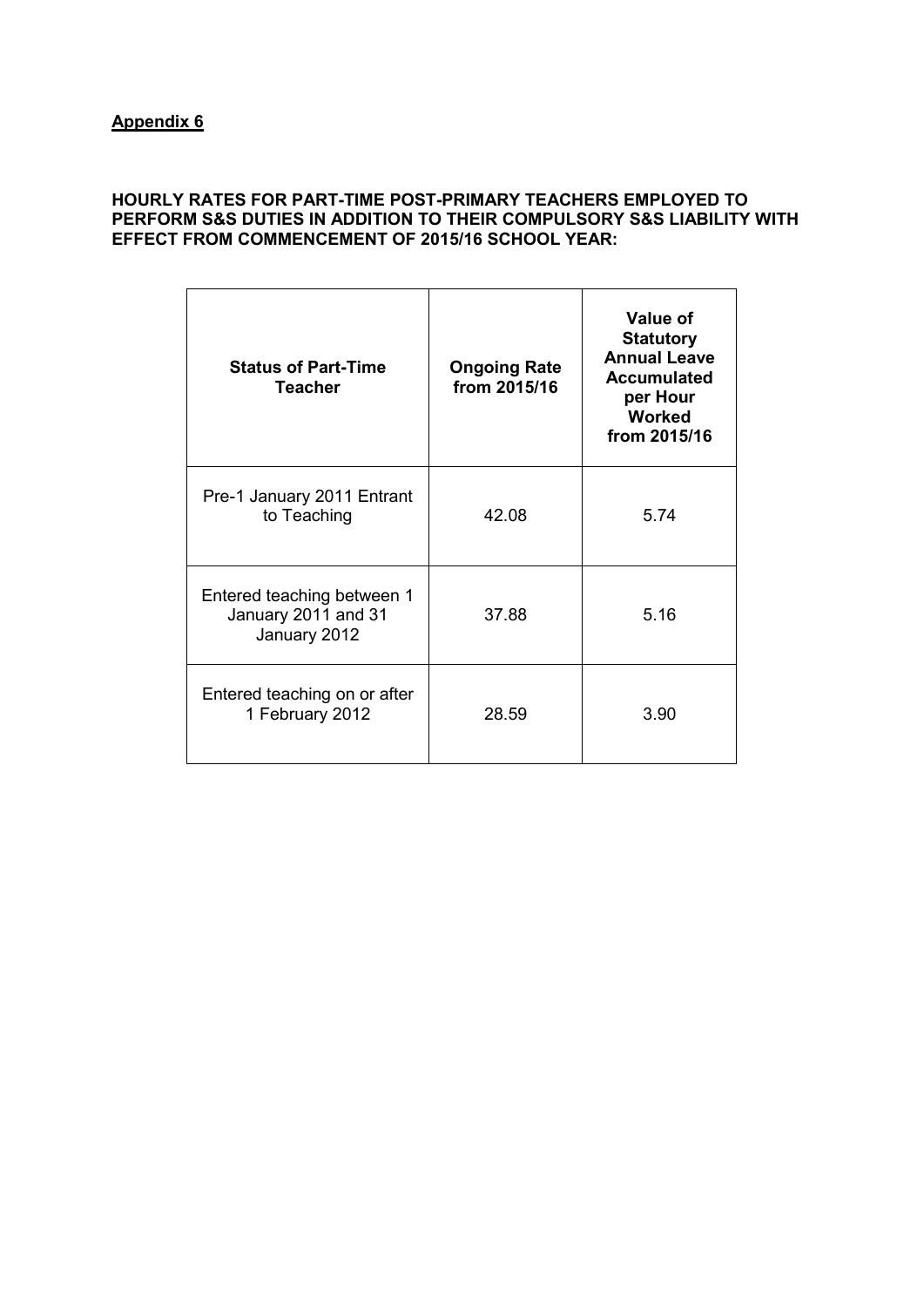## **Section 12 of the Financial Emergency Measures in the Public Interest Act 2015**

## **Amendment of Ministers and Secretaries (Amendment) Act 2011**

The Ministers and Secretaries (Amendment) Act 2011 is amended by the insertion of the following section after section 16:

### **"Control of terms and conditions of public servants**

### **16A.** (1) Where—

(a) the Minister has approved a term or condition as being a term or condition that shall apply for the time being in respect of the employment of a class or category of public servant (whether that approval takes the form of an approval as such, any other form of sanction or the giving of consent by the Minister to a decision of another person in the matter), and

(b) a contract of employment in respect of a public servant falling within that class or category is entered into that contains a term or condition that corresponds or is equivalent to the term or condition standing so approved but which is more favourable to the public servant than that term or condition,

the contract shall have effect as if the term or condition standing so approved (referred to in subsections (2) and (3) as the 'approved term or condition') were substituted for the firstmentioned term or condition in paragraph (b) (referred to in subsections (2) and (3) as the 'unapproved term or condition').

(2) Any amount paid to the public servant concerned in purported compliance with the unapproved term or condition that is in excess of the amount payable to the public servant under the approved term or condition shall be disregarded for the purpose of calculating any pension entitlement (including an entitlement to a lump sum and an entitlement to periodic payments of pension) of that public servant.

(3) Where an amount is paid to the public servant concerned in purported compliance with the unapproved term or condition that is in excess of the amount payable to the public servant under the approved term or condition then—

(a) the public servant shall hold the overpayment in trust for the public service body, and

(b) the public service body shall recover the amount of the overpayment from the public servant, either directly or by a deduction taken from remuneration subsequently payable to that public servant or otherwise.

(4) Where—

(a) a contract of employment is entered into in respect of a public servant, and

(b) the contract contains a term or condition in relation to remuneration that does not correspond or is not equivalent to any term or condition standing approved by the Minister in respect of the employment of a class or category of public servant into which the firstmentioned public servant falls (whether that approval takes the form of an approval as such,